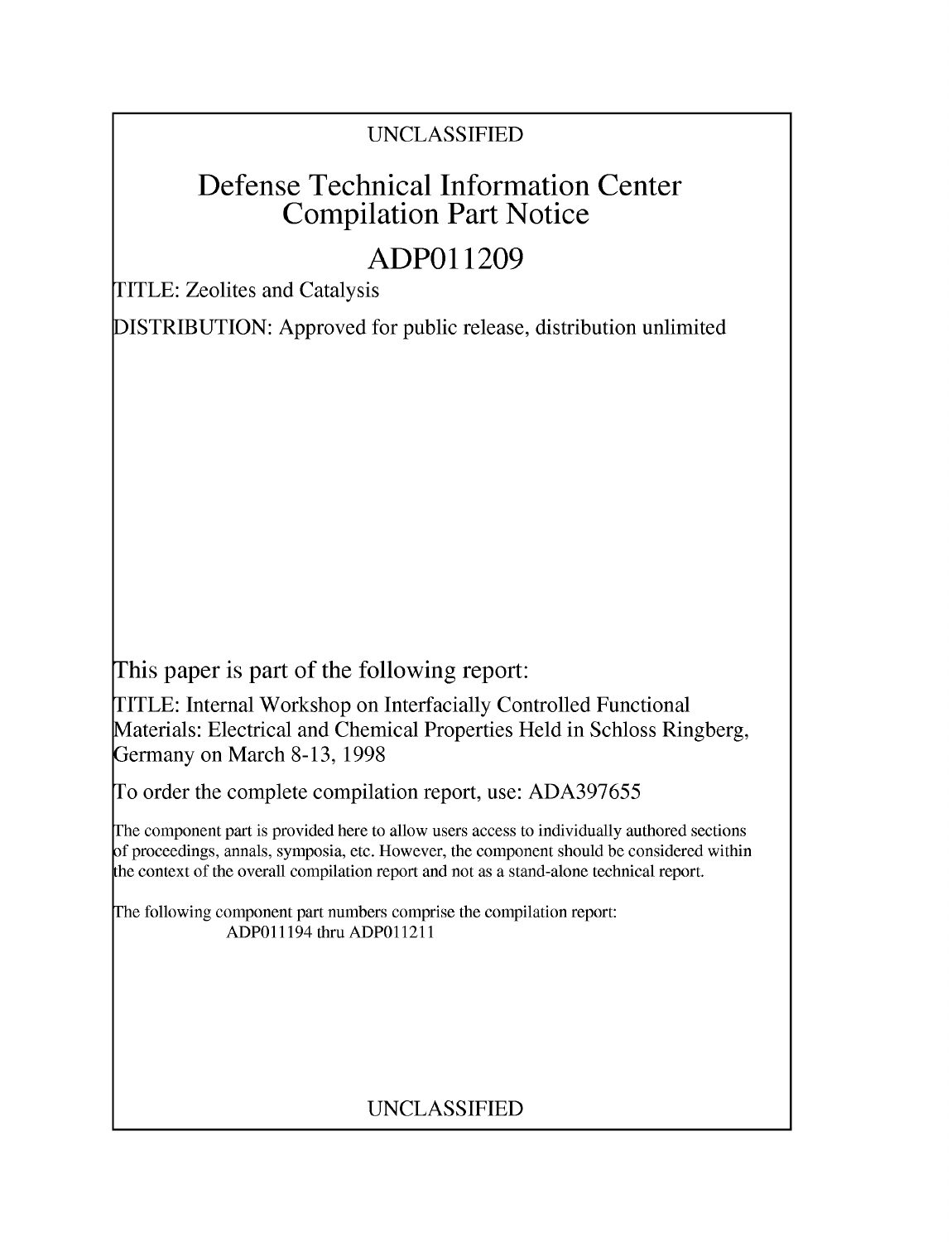

ELSEVIER Solid State Ionics 131 (2000) 175-188



www.elsevier.com/locate/ssi

### Zeolites and catalysis

Jens Weitkamp\*

*Institute of Chemical Technology, University of Stuttgart, D- 70550 Stuttgart, Germany*

Received 19 August 1999; received in revised form 10 December 1999; accepted 15 December 1999

### Abstract

This review covers the fundamentals of zeolite materials science and their application as catalysts. After a brief introduction into their structures, the most important parameters are discussed which allow the preparation of an almost infinite variety of zeolitic materials tailored for a given catalytic application. Zeolites are solid acids, and the chemical nature, the density, strength and location of the acid sites in zeolites are discussed. Shape-selective catalysis, which is a unique feature of zeolites, is briefly addressed. © 2000 Elsevier Science BY All rights reserved.

*Keywords:* Zeolites; Catalysis; Microporous materials; Mesoporous materials; Acidity of solids; Shape-selective catalyst; Ion-exchange

almost 250 years as aluminosilicate minerals. Exam- fluid catalytic cracking (FCC) of heavy petroleum ples are faujasite, mordenite, offretite, ferrierite, distillates in 1962, one of the most important chemierionite and chabazite. Today, these and other zeolite cal processes worldwide. The new zeolitic catalysts structures are of great interest in catalysis, yet their were not only orders of magnitude more active than naturally occurring forms are of limited value, the previously used amorphous silica-alumina because (i) they almost always contain undesired catalysts (which enabled drastic process engineering impurity phases, (ii) their chemical composition improvements [1]), but they also brought about a varies from one deposit to another and even from significant increase in the yield of gasoline, the most one stratum to another in the same deposit, and (iii) valuable product from FCC plants. It can be estinature did not optimize their properties for catalytic mated [1,2] that this yield enhancement alone reapplications. The subset of a sulted in an added value in the order of at least

from ca. 1948 to 1955 (thanks, mostly, to the been estimated [3] that, as a whole, the cost of pioneering work of Barrer and Milton) that this class petroleum refining worldwide would be higher by at

**1. Introduction 1. Introduction** of porous materials began to play a role in catalysis. **A** landmark event was the introduction of synthetic Zeolites occur in nature and have been known for faujasites (zeolites X and Y) on an industrial scale in It was only with the advent of synthetic zeolites several billion US dollars per year. It has further least 10 billion US dollars per year, if zeolite \*Tel.: +49-711-685-4060; fax: +49-711-685-4065. catalysts were not available today.

*E-mail address:* jens.weitkamp@po.uni-stuttgart.de (J. Weit- In the period after 1962, zeolite catalysts rapidly kamp) conquered additional processes in the fields of

<sup>0167-2738/00/\$ -</sup> see front matter © 2000 Elsevier Science B.V. All rights reserved. PII: S0167-2738(00)00632-9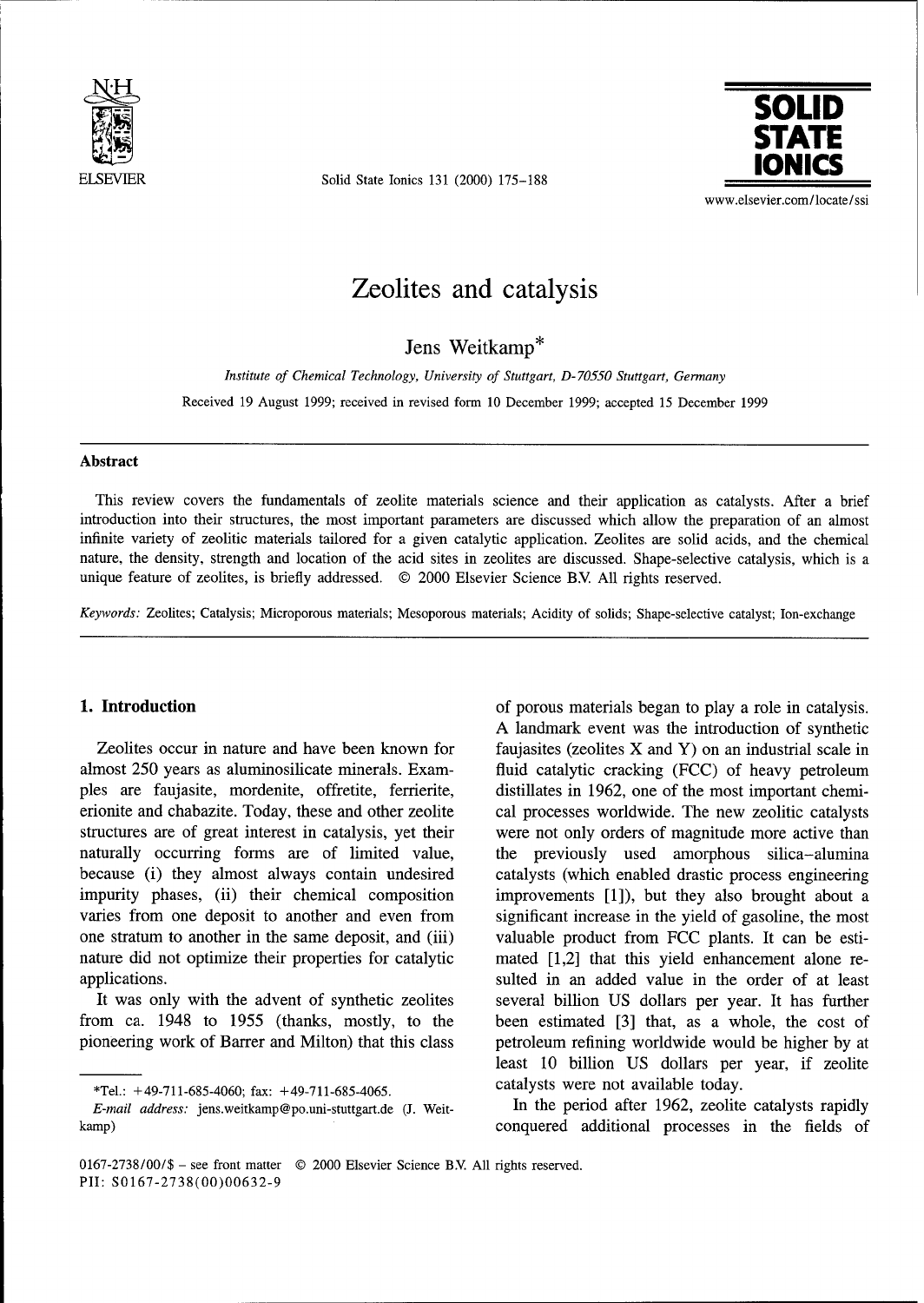most important of these processes are hydrocracking and  $x/y$  is the so-called framework silicon/aluminum of heavy petroleum distillates [4], octane number ratio  $n_{\rm Si}/n_{\rm Al}$  (or simply Si/Al). Löwenstein's rule enhancement of light gasoline by isomerization [5], [10] precludes that two contiguous tetrahedra contain the synthesis of ethylbenzene (the precursor of aluminum on tetrahedral positions, i.e. AI-O-A1 styrene and polystyrene) from benzene and ethene linkages are forbidden, or  $n_{\rm Si}/n_{\rm Al} \ge 1$ . Silicon and after the Mobil-Badger process [6], the disproportio- aluminum in aluminosilicate zeolites are referred to nation of toluene into benzene and xylenes [7] and as the T-atoms. the isomerization of xylenes (to produce *para-* Fig. 1 shows the structures of four selected xylene, the precursor chemical for terephthalic acid). zeolites along with their respective void systems and In the manufacture of fine chemicals, the application pore dimensions. In these commonly used repreof zeolite catalysts is still limited, even though their sentations, the T-atoms are located at the vertices, potential is considered to be very high in this area as and the lines connecting them stand for T-O-T well [8,9]. Altogether, catalysis is the single most bonds. For example, if 24 tetrahedra are linked important application of zeolites in terms of financial together as shown in the top line of Fig. 1, the market size (not in terms of tonnage) with an cubo-octahedron, also referred to as a sodalite unit or estimated market volume around 1 billion US dollars [3-cage, results. It is an important secondary building per year [3]. unit from which various zeolite structures derive. If

zeolite chemistry and catalysis. After a brief treat- as shown in Fig. 1, the structure of the mineral will be addressed which are of utmost importance in the synthetic zeolites X  $(1 \le n_{si}/n_{Ai} \le 1.5)$  and Y their use as catalysts, viz. surface acidity and shape  $(n<sub>s</sub>/n<sub>A1</sub> > 1.5)$ . Zeolite Y is of utmost importance in selectivity, heterogeneous catalysis, for example it is the active

and AlO<sub>4</sub> tetrahedra. Adjacent tetrahedra are linked at their corners via a common oxygen atom, and this Zeolite Y is therefore classified to possess a three-<br>results in an inorganic macromolecule with a structure dimensional, 12-membered-ring pore system. results in an inorganic macromolecule with a struc-<br>turally distinct three-dimensional framework. It is a cample of a zeolite with unidimensional, turally distinct three-dimensional framework. It is An example of a zeolite with unidimensional,<br>evident from this building principle that the net 12-membered-ring pores is zeolite ZSM-12 (Fig. 1, evident from this building principle that the net  $\frac{12\text{-membered-ring pores is zeolite ZSM-12 (Fig. 1, 1)}{12\text{- number of the tetrahedra are SiO, and AIO}$  = 1.1. Its pores are slightly elliptical with dimenformulae of the tetrahedra are  $SiO<sub>2</sub>$  and  $AlO<sub>2</sub><sup>-</sup>$ , i.e. one negative charge resides at each tetrahedron in the sions of  $0.57 \times 0.61$  nm. Zeolite ZSM-5 (Fig. 1, line framework which has aluminum in its center. The 3) and its all-silica analogue silicalite-1  $(n_{\rm Si}/n_{\rm Al} = \infty)$ framework which has aluminum in its center. The framework of a zeolite contains channels, channel are built from the pentasil unit. They contain inter-<br>intersections and/or cages with dimensions from ca intersections and/or cages with dimensions from ca. 0.2 to 1 nm. Inside these voids are water molecules being straight and one sinusoidal. ZSM-5 is another and small cations which compensate the negative example of a zeolite which has gained huge imporframework charge. The chemical composition of a<br>results can be represented by a formula of the ly in the synthesis of ethylbenzene, the isomerization zeolite can hence be represented by a formula of the

$$
A_{\gamma/m}^{m+}[(SiO_2)_{\chi} \cdot (AlO_2^-)_{\gamma}] \cdot zH_2O \tag{1}
$$

petroleum refining and basic petrochemistry. The number of tetrahedra per crystallographic unit cell

This review will cover the basic principles of sodalite units are connected via their hexagonal faces ment of their structures, those properties of zeolites faujasite results. It is identical with the structures of component in catalysts for fluid catalytic cracking [1,2]. Its pore system is relatively spacious and 2. Structures and definitions consists of spherical cages, referred to as supercages, with a diameter of 1.3 nm connected tetrahedrally The elementary building units of zeolites are  $SiO<sub>4</sub>$  with four neighboring cages through windows with a<br>d AlQ, tetrahedra. Adjacent tetrahedra are linked diameter of 0.74 nm formed by 12 TO<sub>4</sub>-tetrahedra.

type of xylenes and the disproportionation of toluene, and it is often looked upon as the prototype of shapeselective catalysts (vide infra). Several zeolites with unidimensional, ten-membered-ring pores exist as where A is a cation with the charge  $m$ ,  $(x+y)$  is the well, one example being Theta-1 which is isostruc-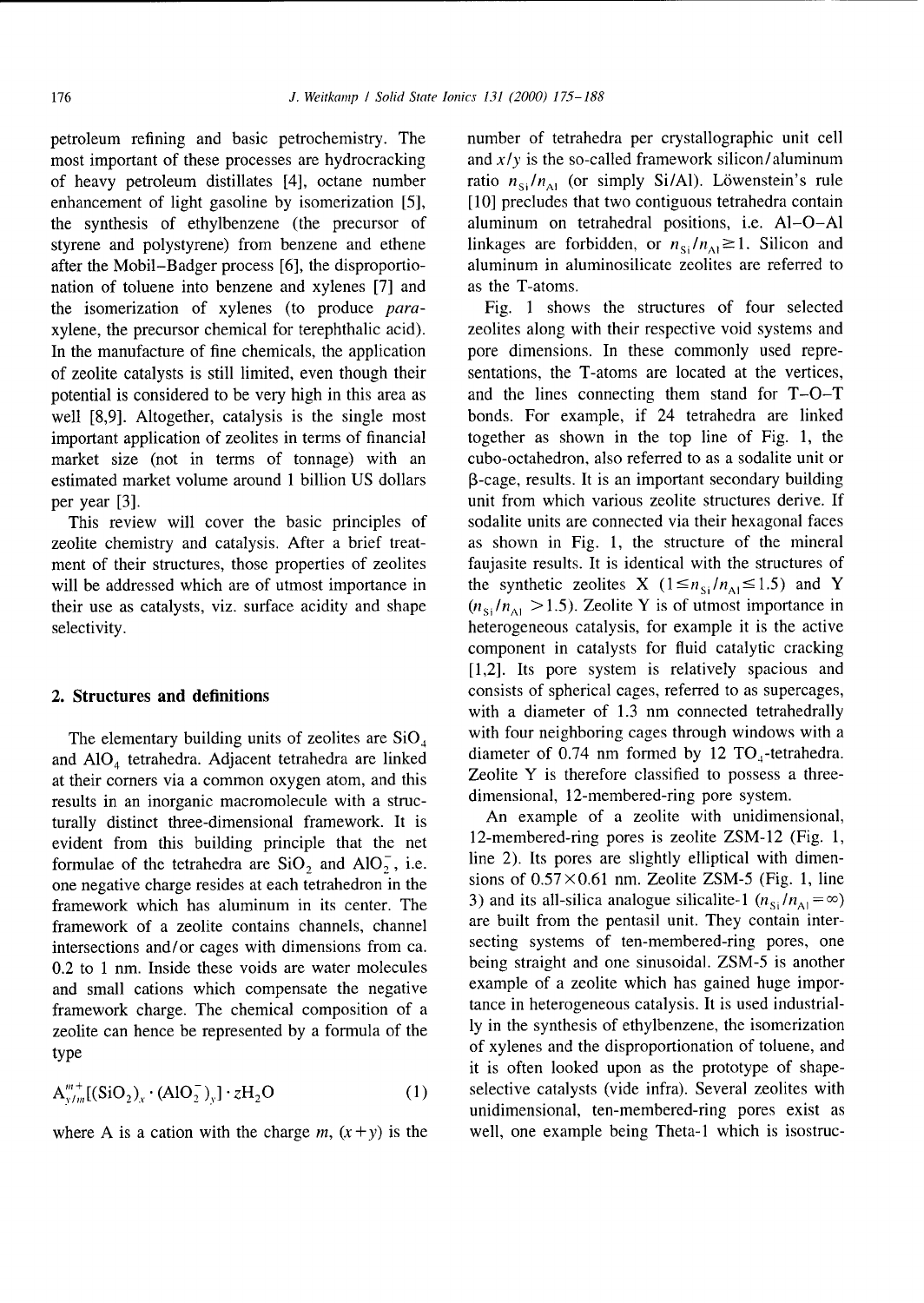

Fig. 1. Structures of four selected zeolites (from top to bottom: faujasite or zeolites X, Y; zeolite ZSM-12; zeolite ZSM-5 or silicalite-1; zeolite Theta-1 or ZSM-22) and their micropore systems and dimensions.

assortment of zeolite catalysts as shown in Fig. 1 is a gap in the lower mesopore range. often a good starting point for a coarse investigation This gap was filled recently with the discovery of of the influence of the pore width and/or dimen- mesoporous materials of the M41S family [12], the sionality on the selectivity of the reaction to be most prominent and most extensively investigated studied. The studied is the member of this family being MCM-41. MCM-41 is a studied.

to more conventional solid catalysts or catalyst mesopores with uniform diameter. By proper synsupports are (i) their strictly uniform pore diameters thesis procedures, the pore diameter can be varied and (ii) pore widths in the order of molecular from ca. 2 to 10 nm. The M41S materials are often dimensions (Fig. 2). Bearing in mind the pertinent referred to as 'mesoporous zeolites'. Indeed, MCM-IUPAC classification [11] for 41 resembles a zeolite with respect to its regular

mesopores: 
$$
2.0 \text{ nm} < d_p \leq 50 \text{ nm}
$$
 and

microporous materials. More conventional porous of up to ca. 1 nm. These channels contain cations solids have their range of pore diameters from ca.  $10$  (frequently Na<sup>+</sup> ions), which compensate the nega-

tural to zeolite ZSM-22 (Fig. 1, bottom line). An nm onwards (cf. Fig. 2), and for some time there was

Among the unique features of zeolites compared hexagonal material containing a regular array of system of pores with their uniform width. There is, micropores:  $2.0 \text{ nm} \ge d_p$ , however, one significant difference, namely the noncrystallinity of the silica or silica-alumina pore walls in MCM-41.

The most appropriate definition of the term *zeolite* is a matter of ongoing debate. Mineralogists tend to macropores:  $d_p > 50$  nm restrict it to aluminosilicates according to Eq. (1). Zeolites are then crystalline aluminosilicates with a with  $d<sub>p</sub>$  being the pore diameter, zeolites are typical framework forming regular channels with a diameter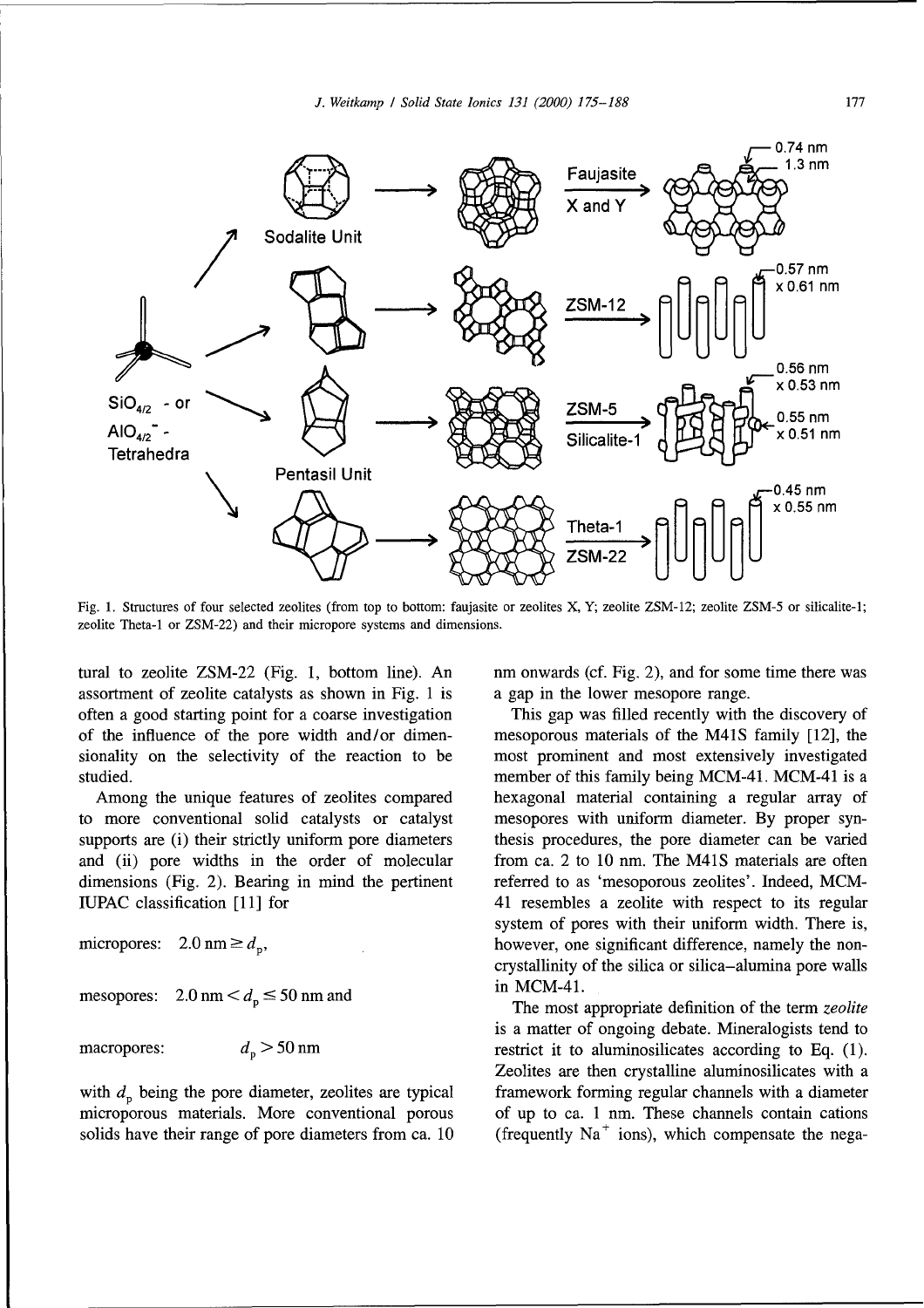

Fig. 2. Typical pore diameter distributions of porous solids (KA is the K<sup>+</sup> form of zeolite A; VPI-5 is a microporous aluminophosphate with 18-membered-ring pores; for the description of M41S materials see Section 2). For comparison, the kinetic diameters of water, methane and neopentane are also indicated.

tive framework charge and are very mobile, and water which desorbs upon heating without destruction of the crystalline structure.

Liebau et al. [13,14] suggested the classification of the materials in the large group of tectosilicates chemical according to their composition (aluminosilicates: *tectolites*;  $SiO<sub>2</sub>$ : *tectosils*) and their framework or tetrahedral density  $\rho_{T_{\alpha}}$  defined as the number of TO<sub>4</sub> tetrahedra  $n_T$  per nm<sup>3</sup>. Tectosilicates with  $\rho_{\rm r} \geq 21$  n<sub>T</sub>/nm<sup>3</sup> are referred to as *dense* and divided into *pyknolites* (aluminosilicates,  $e.g.$ nepheline, cordierite or feldspars) and pyknosils  $(SiO<sub>2</sub>, e.g.$  quartz or cristobalite). These materials lack porosity and are, hence, of no interest by themselves as catalysts (though sometimes as catalyst carriers). Tectosilicates with  $\rho_{\rm T}$  < 21  $n_{\rm T}/\text{nm}^3$  are called *porous* and divided into *porolites* (aluminosilicates) and *porosils* (SiO<sub>2</sub>). Sub-classes of the porolites are *clathralites* (e.g. sodalite or ZSM-39) and

zeolites. Clathralites possess voids with windows (usually formed by six TO<sub>4</sub> tetrahedra) which are too small to let the void-filling guests pass. Such tectosilicates have the characteristics of clathrates and are not of interest in catalysis. In zeolites, by contrast, the cavities possess windows large enough for guest molecules to diffuse through. In much the same way, sub-classes of porosils are *clathrasils* (e.g. silica-sodalite or melanophogite) and *zeosils* (e.g. silicalite-1 or silica-ZSM-22). Liebau's nomenclature, though very straightforward and systematic, has unfortunately found limited acceptance, though its salient terms are being used occasionally in the literature [15].

Today, a broad variety of zeolite-like microporous materials are known with T-atoms other than silicon and aluminum. For these materials, Dyer proposed the term *zeotypes* [16]. The best known examples are microporous aluminophosphates  $(AIPO<sub>4</sub>s)$  and ma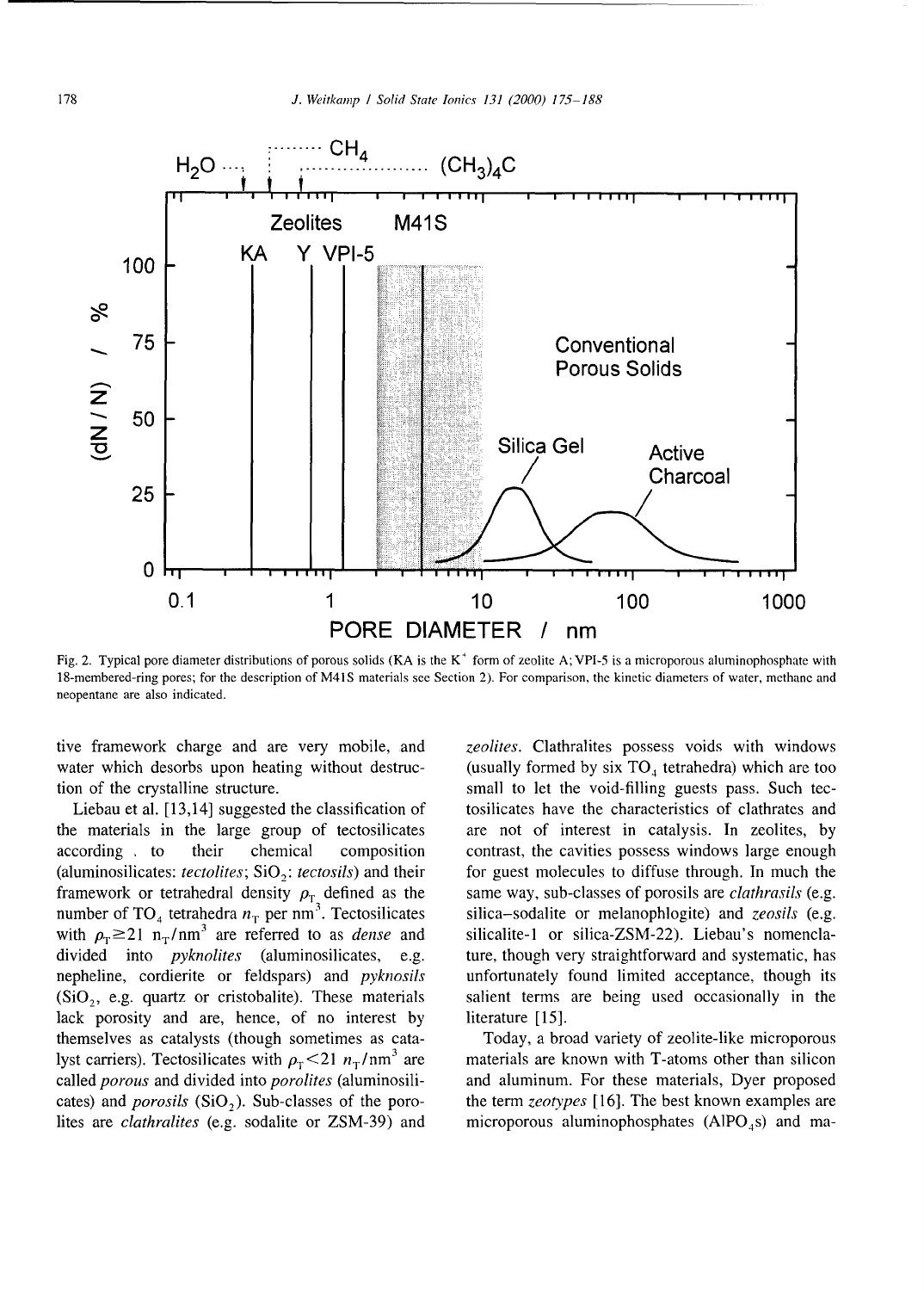atoms other than aluminum and phosphorus [17,18]. researchers whose prime interest lies in catalysis, to All these and related microporous materials with still find out whether such reported materials possess other T-atoms like titanium, vanadium, cobalt, etc. truly new structures or whether they represent varare of considerable interest in catalysis and routinely iants of structures already known. In this context, the dealt with at the International Zeolite Conferences. work of the Structure Commission of the Internation-The terms *zeolites, microporous materials* and *mo-* al Zeolite Association (IZA) has been most valuable. *lecular sieves* are therefore often used as synonyms Composed of 16 experienced crystallographers, the indicating that the regular array of micropores with Commission regularly scrutinizes proposed zeolite well-defined dimensions is the unifying principle structures. Once a structure has been approved by the which renders this wealth of materials attractive for Commission, it is assigned a three-letter code (e.g. catalysis (and other applications). FAU for faujasite and zeolites X and Y; MTW for

Four selected zeolite structures were shown in Fig. been published on the world wide web. 1, but many more are available today. A huge At this time (December 1999), there is hence a number of zeolitic materials has been described in total of 126 approved zeolites structures. In Fig. 3, the literature, and a great deal of these in the patent their range of crystallographic pore diameters is

terials derived from them by incorporation of T- literature. It is sometimes difficult, especially for zeolite ZSM-12; MFI for zeolite ZSM-5 and its zeosil analogue silicalite-1; TON for zeolites Theta-1 **3.** Broad variety of zeolitic materials available and ZSM-22 which are isostructural) and included in the 'Atlas of Zeolite Structure Types'. Its latest *3.1. Structure and pore size* edition appeared in 1996 [19] and embraces 98 structures. An additional 28 structures have since



Fig. 3. Range of crystallographic pore diameters of zeolites approved by the Structure Commission of the International Zeolite Association (IZA). Sources: Ref. [19] and internet homepage of the IZA Structure Commission.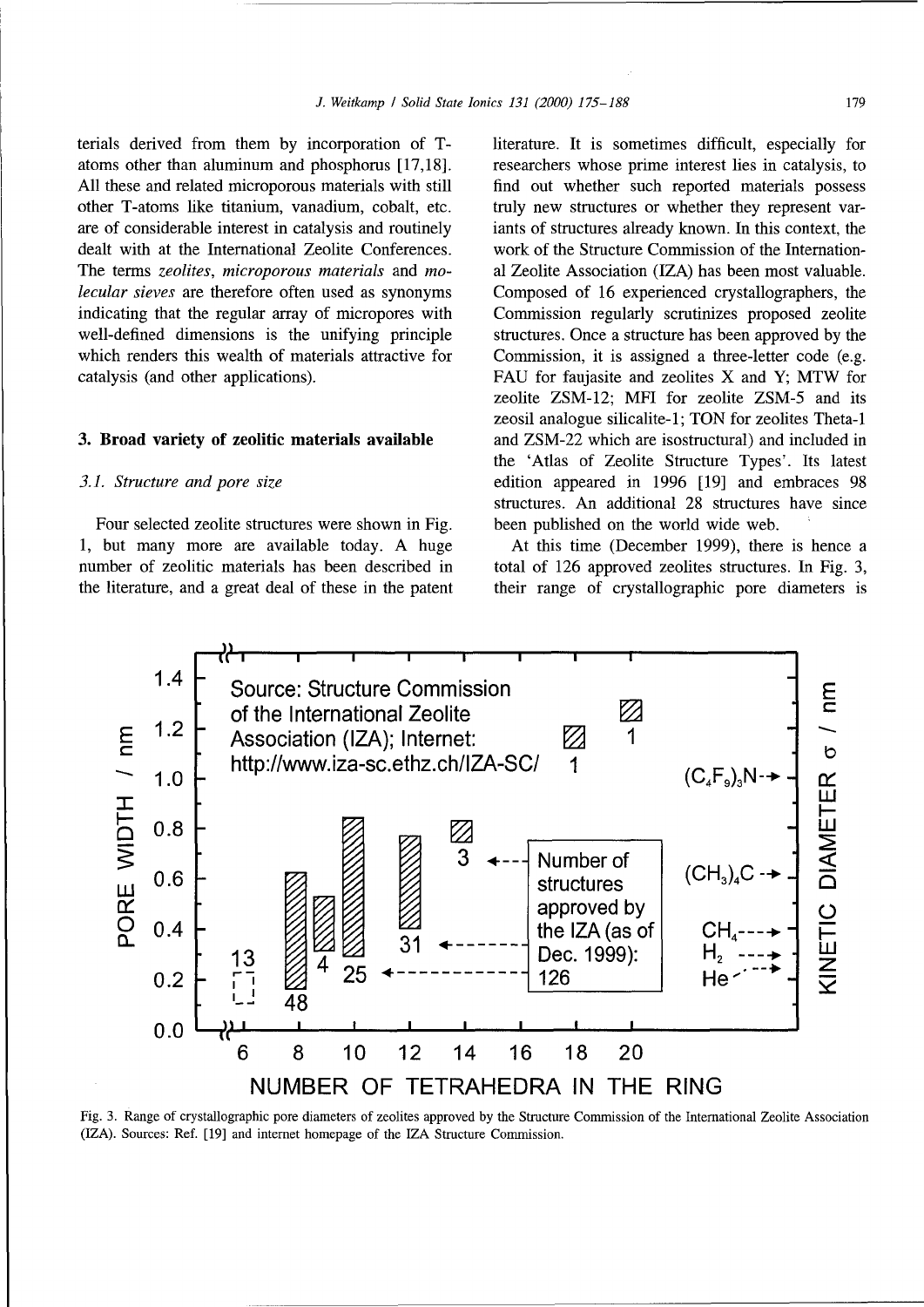cumscribing their pores. The largest, i.e. catalytically mal treatments, extraction of framework aluminum most relevant pores were chosen for those zeolites with acid and replacement of framework aluminum which possess more than one pore system. The with silicon by reaction with silicon halides or intermolecular interactions) for a few selected mole- aluminum into the zeolite framework can be cules are also given in Fig. 3 for comparison. It is achieved as well [21]. Among the properties which seen that there are 13 structurally different clathra- are affected by the framework aluminum content are lites/clathrasils with six-membered-ring pores. Such the density of negative framework charges, the pores are generally too narrow (around 0.2 nm) to cation-exchange capacity, the density of Bronsted admit the molecules involved in catalytic reactions, acid sites, their strength, the thermal stability, the The remaining 113 zeolites span a range of pore hydrophilic or hydrophobic surface properties [22] widths which coincides with the range of dimensions and the unit cell dimensions. of a very large number of molecules. It is further- As already mentioned, a number of elements other more seen from Fig. 3 that zeolites with eight-, ten- than silicon or aluminum can occur as T-atoms. the terms small-pore, medium-pore and large-pore part because some of these materials possess struczeolites are customary, strongly predominate with a tures which do not exist for aluminosilicates, and in total of 104 structures, whereas the super-large-pore part because their acid strength is lower than the one tetrahedra and materials with pores formed by an odd titanium, vanadium, iron and other transition metals number of  $TO<sub>4</sub>$ -tetrahedra are still scant. in the framework have recently attracted much

pores has so far hardly been explored. Zeolites with most prominent example is titanium silicalite-1 (TSeight-membered-ring pores are good catalysts for a 1, MFI structure) which is used on an industrial scale limited number of reactions involving small reactant for the production of hydroquinone and catechol and product molecules. Examples are the manufac- from phenol and hydrogen peroxide [24]. ture of mono- and dimethylamine from methanol and ammonia or the conversion of methanol to small *3.3. Ion exchange* olefins (MTO). For the majority of catalytic applications, medium- or large-pore zeolites will usually be With their negatively charged porous framework preferred. and the small and mobile cations sitting in the pores,

given zeolite can be achieved by various post-syn- are widely used as builders in laundry detergents thesis modification techniques for which the generic where their role is to take up calcium and magterm 'pore size engineering' has been coined [20]. nesium ions in exchange for sodium ions, thereby chemical vapor deposition (CVD). A frequently used as possible cation exchange capacity and, hence, the class of CVD precursors are silanes and or- highest possible aluminum content in the framework ganosilanes, such as tetramethoxysilane or tetra-  $(n_{\rm s}/n_{\rm Al}=1)$  are desired for this application. This is ethoxysilane. the domain of zeolite A, and as a whole, the use of

Many aluminosilicate zeolites can be synthesized rate close to 1 million t/annum. over a range of aluminum contents, for example In the manufacture of zeolite catalysts, ion ex-

plotted versus the number of  $TO<sub>4</sub>$ -tetrahedra cir- can be classified into thermal treatments, hydrotherkinetic diameters ( $\sigma$  in the Lennard-Jones model for hexafluorosilicates [21]. Conversely, an insertion of

and 12-membered-ring pores for which, respectively, Relevant to catalysis are silicoaluminophosphates, in materials with pores formed by more than 12  $TO<sub>4</sub>$  of aluminosilicate zeolites. Materials containing The potential of zeolites with nine-membered-ring interest as catalysts for selective oxidations [23]. The

Fine-tuning and tailoring of the pore size of a zeolites are typical ion exchangers. In fact, zeolites Among these techniques are ion exchange and softening the washing water. Obviously, an as high zeolites as ion exchangers in detergents represents *3.2. Chemical composition* their largest market in terms of tonnage (not in terms of financial turnover) with a worldwide production

zeolite ZSM-5 from  $n_{si}/n_{Ai} \approx 10$  to  $\infty$ . In addition, change plays an outstanding role as well. For many various techniques for the post-synthesis dealumina- catalytic applications, a Bronsted acid form of a tion of the framework have been developed which zeolite is required. Bronsted acid sites in zeolites can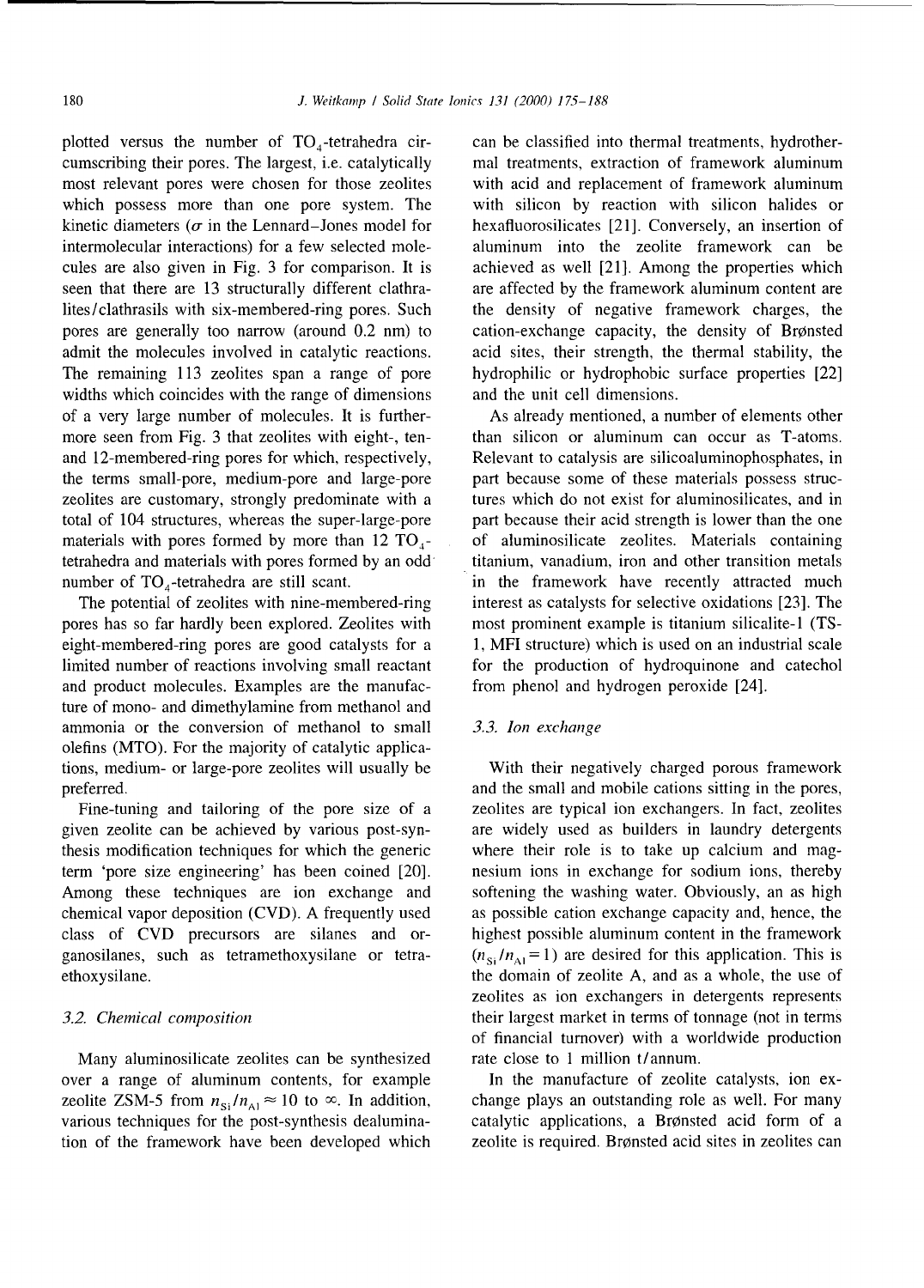followed by a heat treatment or by introducing which are relevant to catalysis can, however, be multivalent metal cations, typically cations of the synthesized in very small crystals with a size down rare-earths, again followed by heat treatment (vide to ca. 5 nm (such small crystals are X-ray-amorphous infra). In processes which work under hydrogen [28]) or in very large crystals up to ca. 100  $\mu$ m or pressure, such as hydrocracking of heavy petroleum even 1 mm [29]. As an example, large crystals of distillates or the isomerization of light gasoline, zeolite ZSM-5 are shown in Fig. 4b. For catalytic bifunctional catalysts are needed which contain both applications, both a decreased and an increased Brønsted acid sites and a component which activates crystal size can be desirable: Upon decreasing the hydrogen, typically a noble metal like palladium or crystal size, the diffusional paths of the reactant and platinum. These noble metals can again be easily product molecules inside the pores become shorter, introduced into the zeolite pores by ion exchange and this can result in a reduction or elimination of with cationic forms of such metals, e.g. undesired diffusional limitations of the reaction rate.  $[Pd(NH_3)_4]^2$ <sup>+</sup> or  $[Pt(NH_3)_4]^2$ <sup>+</sup>, followed by thermal However, while decreasing the crystal size, one must removal of the ammine ligands. More recently, the be careful, since below ca.  $0.1 \mu m$  the external use of metal-containing zeolite catalysts for the crystal surface begins to play a non-negligible role selective reduction of nitrogen oxides with light vis-à-vis the internal surface, and this is particularly hydrocarbons, e.g. in exhaust gases from diesel undesirable if shape selectivity effects are to be engines, has become a topic of worldwide research exploited. Shape selectivity, which is a unique effect [25,26]. Here again, ion exchange is almost always in zeolite catalysis, can only occur inside the channel applied to incorporate the frequently studied metals and cage system (vide infra). Conversely, upon like Cu, Co, Pt or Pd into the zeolite. increasing the crystal size, the diffusional paths of

zeolite is suspended in an aqueous solution of a this may, under certain circumstances, affect the soluble salt containing the desired cation, preferen- selectivity in a desirable manner. tially under conditions which favor mass transfer, i.e. at elevated temperatures (ca. 90'C) under stirring. While this procedure is very versatile, it has its **4. Acidity of zeolites** limitations: Sometimes, the cation with its hydrate shell is too bulky to enter the zeolite pores, or the Among the most important properties of zeolites salt with the cation in the desired valence state is with respect to their use as catalysts is their surface unstable or insoluble in water. In these and other acidity. To describe the acidity of zeolites in an instances, the desired form of the zeolite can often be adequate manner, it is mandatory to clearly dismade by solid-state ion exchange: The zeolite, tinguish between (i) the nature of the acid sites (i.e. typically in its  $H^+$ -form, and a compound containing Bronsted vs. Lewis acidity), (ii) the density or the in-going cation, e.g. a halide, are intimately concentration of these sites, (iii) their strength or mixed, whereupon this physical mixture of solids is strength distribution and, last but not least, (iv) the heated in an inert gas stream. An excellent review on precise location of the acid sites. solid-state ion exchange with zeolites and its variants, viz. contact-induced solid-state ion exchange, *4.1. Nature of the acid sites* vapor phase-mediated ion exchange and reductive solid-state ion exchange has recently been published<br>Both Brønsted and Lewis acid sites occur in

The size of zeolite crystals is often in the order of charged framework: one to several micrometers. A typical example is depicted in Fig. 4a which shows tablets of zeolite

be readily generated by introducing ammonium ions  $ZSM-5$  with dimensions of 1 to 3  $\mu$ m. Some zeolites Ion exchange is a very simple technique: The the molecules inside the pores are lengthened, and

by Karge [27].<br>zeolites. Brønsted acid sites are almost always *3.4. Crystal size* generated by either of the procedures represented by  $\frac{1}{2}$ . Crystal size Eqs. (2) and (3), where  $Z^-$  stands for the negatively

$$
NH_4^+ + Na^+Z^- \underset{-Na^+}{\rightarrow} NH_4^+Z^{-\approx 300-400^{\circ}\text{C}}H^+Z^- \qquad (2)
$$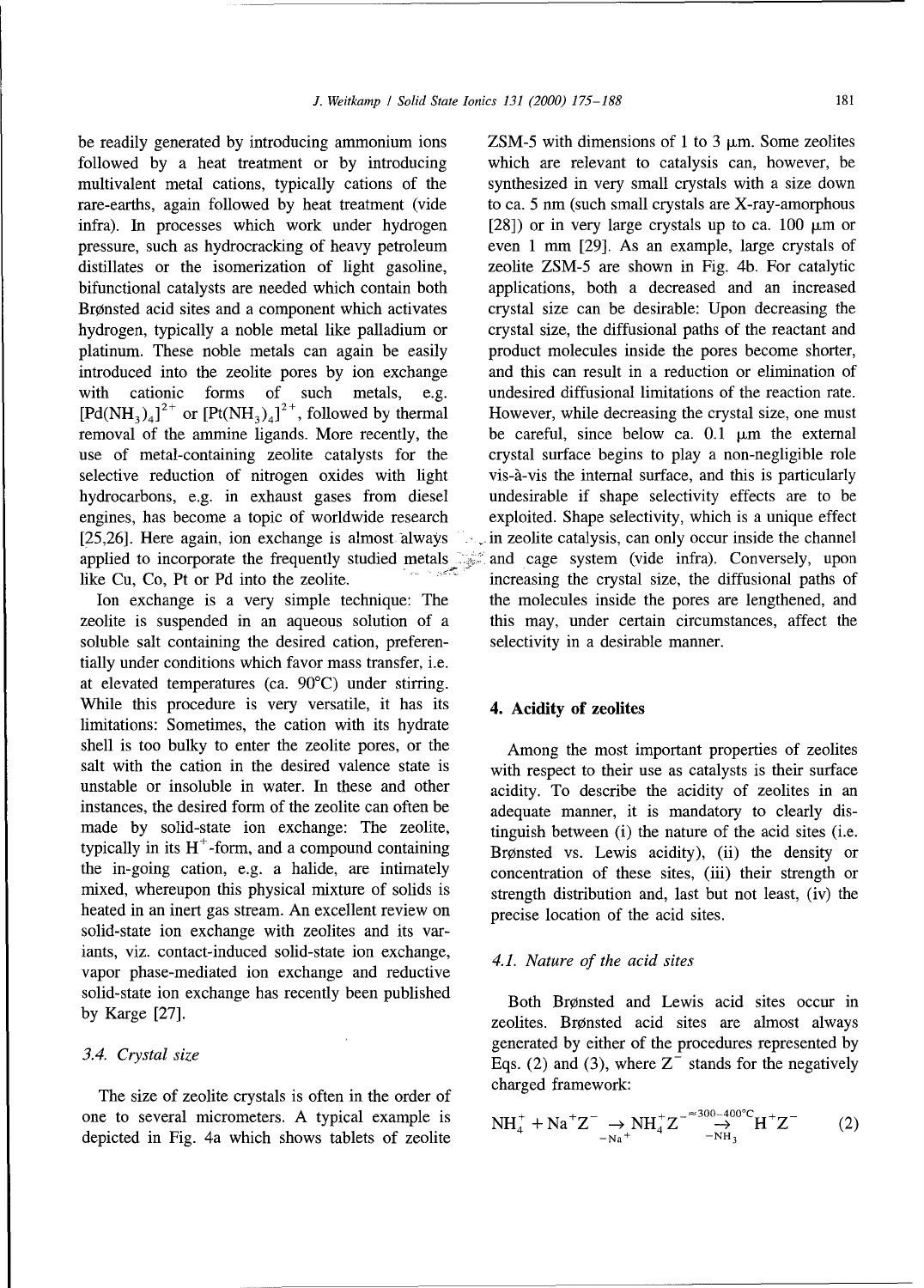

 $(a)$ 



Fig. 4. Scanning electron micrographs showing crystals of zeolite ZSM-5. (a, top): Tablets of ca.  $2 \times 2 \times 1$  µm; (b, bottom): Bars of ca.  $80 \times 10 \times 10 \mu m$ .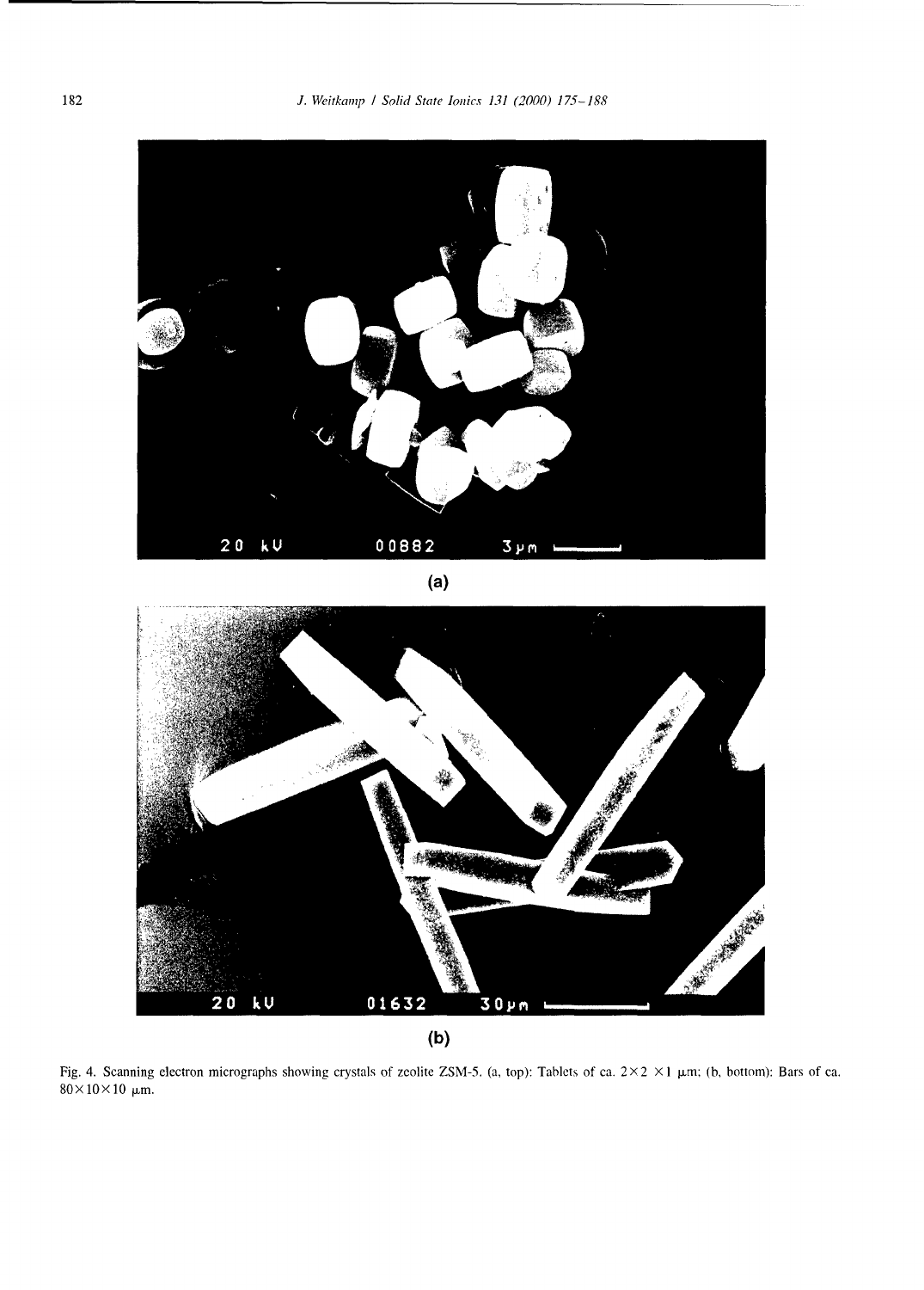followed by thermal decomposition of the ammo- $AIO<sub>4</sub>$  tetrahedron.<br>nium ions inside the zeolite. or Upon severe he

$$
[La(H2O)n]3+ + 3Na+Z- \rightarrow-3 Na+\n[La(H2O)n]3+(Z-)3 \approx 300°C-(n-2) H2O\n[(LaOH)(H2O)]2+H+(Z-)3 \rightarrow\n[La(OH)2]+(H+)2(Z-)3
$$
\n(3)

i.e. aqueous ion exchange with the salt of a multi-<br>valent metal cation (often used are  $Mg^{2+}$ ,  $Ca^{2+}$ , rather than trigonal coordination. This led Kühl to valent metal cation (often used are  $Mg^{2+}$ ,  $Ca^{2+}$ ,  $La^{3+}$  or mixed rare-earth cations) followed by thermal dehydration. The sequence of events in Eq.  $(3)$ is usually referred to as the Hirschler-Plank scheme: The Bronsted OH groups can be directly detected Upon removal of most of the water from the cation by solid-state IR (Fig. 5a) and 'H-NMR (Fig. **5b)** inside the zeolite pores, strong electrostatic fields spectroscopy. In the OH-stretching region of the IR build up, because the lanthanum ion has to neutralize spectrum, acid faujasites (see Fig. 1, top line, for three negative charges fixed in the framework at a their structure) show essentially two bands appearing significant distance from each other. Under the at ca. 3550 cm<sup>-1</sup> and 3640 cm<sup>-1</sup>. These bands are, influence of these local electrostatic fields, remaining respectively, due to bridging OH groups in the small water molecules dissociate giving rise to a proton sodalite cages and in the large supercages. In line and an OH group which is non-acidic and bound to with this assignment, the band at  $3640 \text{ cm}^{-1}$  disthe metal cation. It is seen from Eq. (3) that a appears upon adsorption of the base pyridine, wheremaximum of two Brønsted acid sites can be formed as the band at  $3550 \text{ cm}^{-1}$  does not. Obviously, the per La<sup>3+</sup> ion introduced.

$$
H^{+} + Na^{+}Z^{-} \underset{-Na^{+}}{\rightarrow} H^{+}Z^{-}
$$
 (4)

zeolities to such acids often leads to undesired effects  $1455 \text{ cm}^{-1}$  is indicative of pyridine on Lewis acid like framework dealumination or, in the case of sites. Note that the small band at ca. 3740 cm<sup>-1</sup> aluminum-rich zeolites, to a complete framework

cations of metals nobler than hydrogen are reduced unlike faujasite, most high-silica zeolites such as

$$
[Pd(NH3)4]2+ +
$$
  
\n
$$
2Na+Z- \rightarrow [Pd(NH3)4]2+(Z-)2 \rightarrow
$$
<sup>300°C</sup><sub>-4NH<sub>3</sub> (5)  
\n
$$
Pd2+(Z-)2 \rightarrow Pd0(H+)2(Z-)2
$$</sub>

Regardless of the method used for their generation solid-state IR and NMR spectroscopy has signifi- [Eqs. (2)-(5)], the chemical nature of the Bronsted cantly contributed to our understanding of zeolite acid sites is the same, viz. bridging hydroxyl groups acidity, especially in relation to catalytic activity. An

i.e. aqueous ion exchange with an ammonium salt formed by the proton and a framework oxygen in an

Upon severe heat treatment ( $\geq$ 500°C), the Brønsted acid sites are degraded ('dehydroxylation'), water is split off with the concomitant formation of Lewis acid sites. Their precise chemical nature is less clear. For some time, they were looked upon as tricoordinated aluminum and/or tricoordinated, posi tively charged silicon in the framework. Kühl, however, was able to demonstrate [30] that silicon in dehydroxylated zeolites remains tetracoordinated and conclude that  $[(AIO)^+]_n^{n+}$  units removed from the zeolite framework act as true Lewis sites.

pyridine molecule is too bulky to penetrate the small The direct ion exchange with mineral acids cages. This is an example of a molecular sieve effect. In the region of ring deformation vibrations, new bands appear after adsorption of pyridine. The band  $A_{\text{max}}$ <sup>-</sup><br>is generally less favored, because an exposure of  $A_{\text{sum}}$  or bed on Pransted and sites whereas the band at is generally less favored, because an exposure of sorbed on Brønsted acid sites, whereas the band at zeolites to such acids often leads to undesired effects  $1.455 \text{ cm}^{-1}$  is indicative of socialize an Lewis said sites. Note that the small band at ca.  $3740 \text{ cm}^{-1}$  originates from terminal, non-acidic OH bands either collapse.<br>at the external surface of the crystals or at amor-Finally, Brønsted sites inevitably form, when phous inclusions. It should also be mentioned that, by molecular hydrogen:<br>HZSM-5 show a single band in the OH-stretching region which appears close to 3600  $cm^{-1}$ .

> The <sup>1</sup>H-NMR spectrum of acid faujasite (Fig. 5b) consists of an intense signal at 3 to 6 ppm. After deconvolution, the signals for bridging OH groups in the large and in the small cages appear at 3.9 and 4.8 ppm, respectively. The combined application of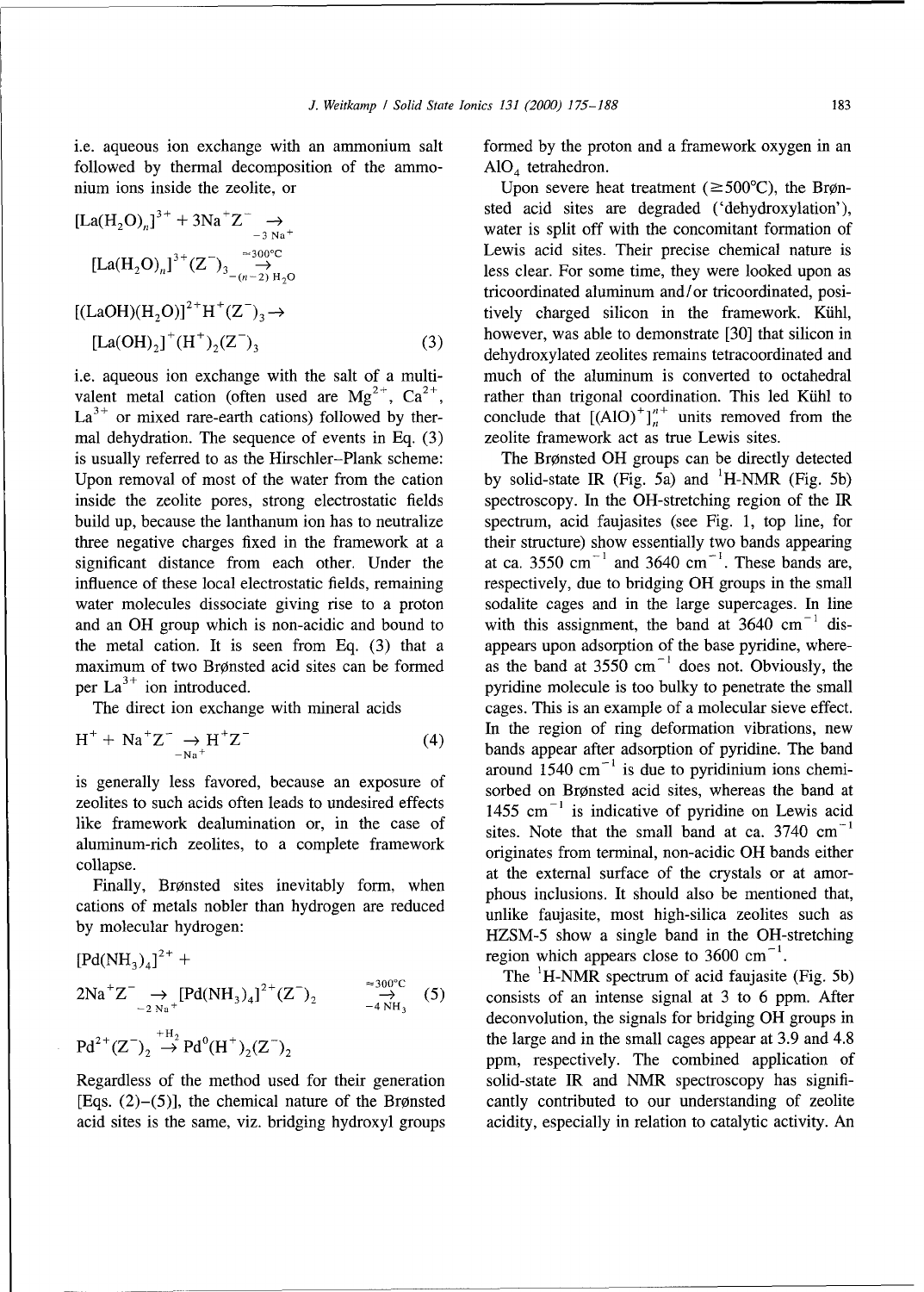

Fig. 5. (a, top): IR spectra of HY zeolite without (solid lines) and with (dotted lines) adsorbed pyridine; (b, bottom): 'H-MAS-NMR spectrum of HY zeolite.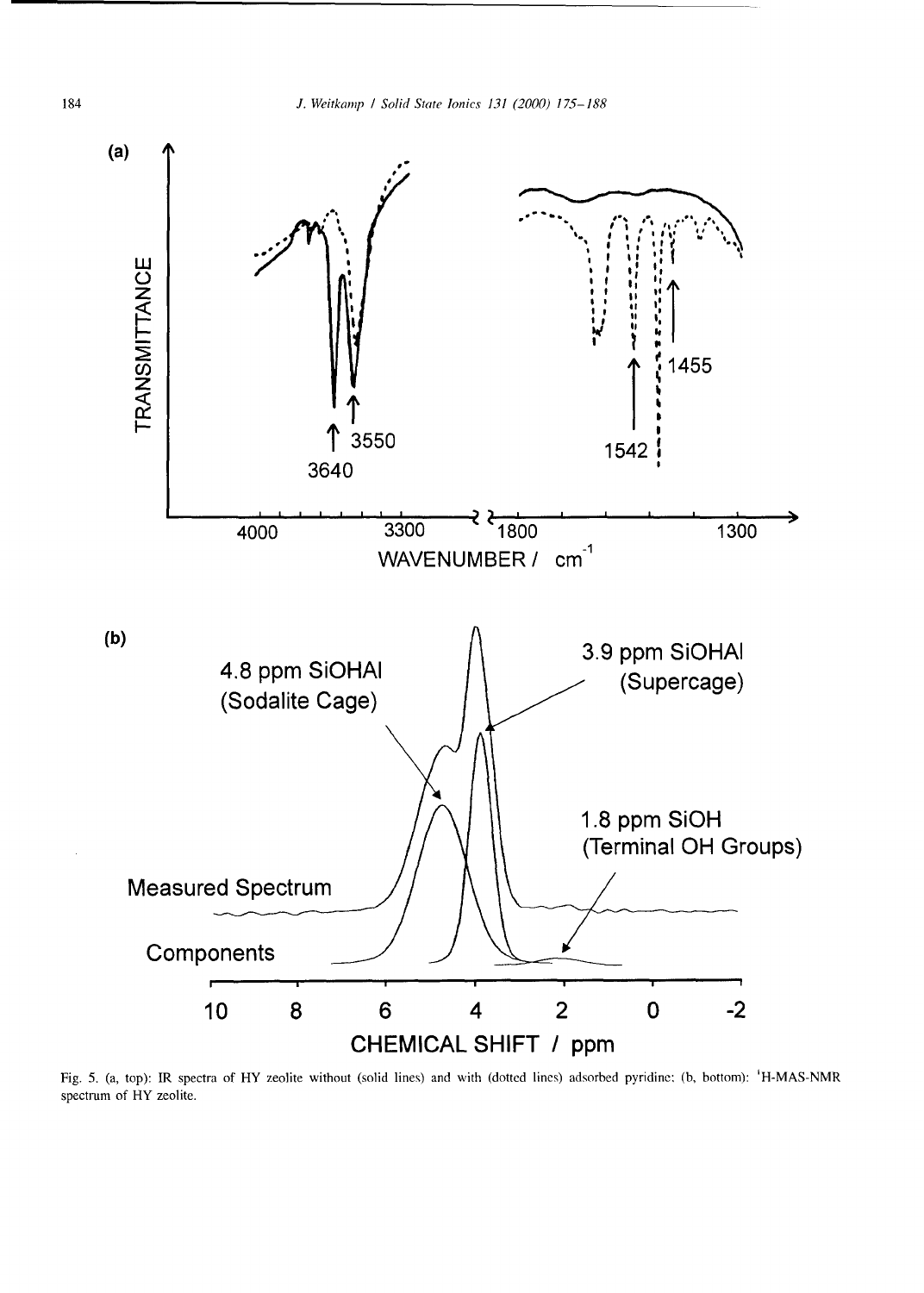excellent account on solid-state IR and NMR spec- All these techniques indicate that zeolites are troscopy and the information they furnish with significantly stronger acids than their forerunners in respect to zeolite catalysis may be found in the industrial catalysis, i.e. amorphous silica-aluminas, recent literature [31]. The same strength and it is in the first place this enhanced acid strength

activity stems from the Brønsted rather than the processes like catalytic cracking. The recently dis-Lewis acid sites. It is doubtful whether the Lewis covered mesoporous materials like MCM-41 do not sites play a role at all in acid-catalyzed reactions. It possess the high acid strength of zeolites, and this is has been claimed [32] that, under certain circum- a major hurdle which, together with the relatively stances, Lewis acid sites might enhance the strength high cost of their manufacture, so far prevented them of nearby Bronsted sites, thereby exerting an indirect from being applied as catalysts in industrial proinfluence on the catalytic activity. cesses.

obviously related to the framework aluminum con-<br>templetely isolated  $AIO<sub>4</sub>$ -tetrahedra, i.e. those which<br>tent. Limiting cases are pure zeosils, which lack  $AIO<sub>4</sub>$ -tetrahedra as next nearest neighbors. This tent. Limiting cases are pure zeosils, which lack acidity, and aluminum-rich zeolites such as HY. Note is the reason why, upon dealumination of Y-zeolites that zeolite X which is even richer in aluminum is with a typical  $n_{\rm Si}/n_{\rm Al}$  of 2.5, the catalytic activity unstable in the H<sup>+</sup>-form. The density of Brønsted generally *increases* up to  $n_{\rm Si}/n_{\rm Si} \approx 10$ . In this r sites can be measured by, e.g.  $H-MMR$  spectroscopy the gain in acid strength overcompensates the deor IR spectroscopy, either with or without adsorption crease in the density of Brønsted acid sites. From a of a base like pyridine, but the latter technique certain  $n_{\rm Si}/n_{\rm Al}$  onwards (and with high-quality zeolrequires the knowledge of reliable extinction co- ite samples) the activity per acid site remains conefficients which are often difficult to find. Similarly, stant [32]. For a more detailed discussion of the the density of Lewis acid sites is accessible through important issue of zeolite acidity, the review by IR measurements using the 1455 cm<sup>-1</sup> band after Rabo and Gajda [33] can be recommended. adsorption of pyridine (here again reliable extinction coefficients are needed). An alternative method is to *4.3. Location of the acid sites* measure the total number of acid sites by titration with a gaseous base like ammonia and to subtract the A complete description of zeolite acidity would number of Bronsted acid sites which has to be include a detailed analysis of the location of the determined separately. The catalytically active sites. To what extent do these

acid sites in zeolites. Calorimetric methods measur- inside the pores (only the internal surface can be ing the heat of adsorption of nitrogen bases probably expected to show shape selectivity, vide infra)? To give the most reliable results, but such experiments what extent do the sites occur in large cavities, tend to be cumbersome and require very experienced which are accessible for bulky reactant molecules, experimentalists. Semi-quantitative results may be and in smaller cavities in which they are hidden for obtained by IR spectroscopy with bases like pyridine such molecules? Are the acid sites evenly distributed at a set of suitably selected temperatures. Tem- over the crystals, or are they concentrated in a shell perature-programmed desorption of bases like am- near the external surface or, conversely, in the core monia or pyridine are most frequently employed, of the crystals? More and more examples for surprisbecause the technique is simple and versatile. How- ing distributions of the location of acid sites are ever, the results must be interpreted with care, since emerging in the literature. One example is the acid hindered diffusion of the desorbed base out of the form of zeolite ferrierite which possesses both eightpores and multiple adsorption/desorption may ob- membered-ring (dimensions:  $0.35 \times 0.48$  nm) and scure the desired information. the ten-membered-ring  $(0.42 \times 0.54 \text{ nm})$  pores. Interest-

It has been repeatedly found that the catalytic which made zeolites so valuable and successful in

It is well known and supported by quantum 4.2. *Density and strength of acid sites* chemical calculations that, due to the higher electronegativity of silicon compared to aluminum, the The density of Bronsted acid sites in a zeolite is strongest Bronsted acid sites in zeolites will occur on generally *increases* up to  $n_{\rm Si}/n_{\rm Al} \approx 10$ . In this region,

Less readily obtained is the strength distribution of occur on the external surface of the crystals and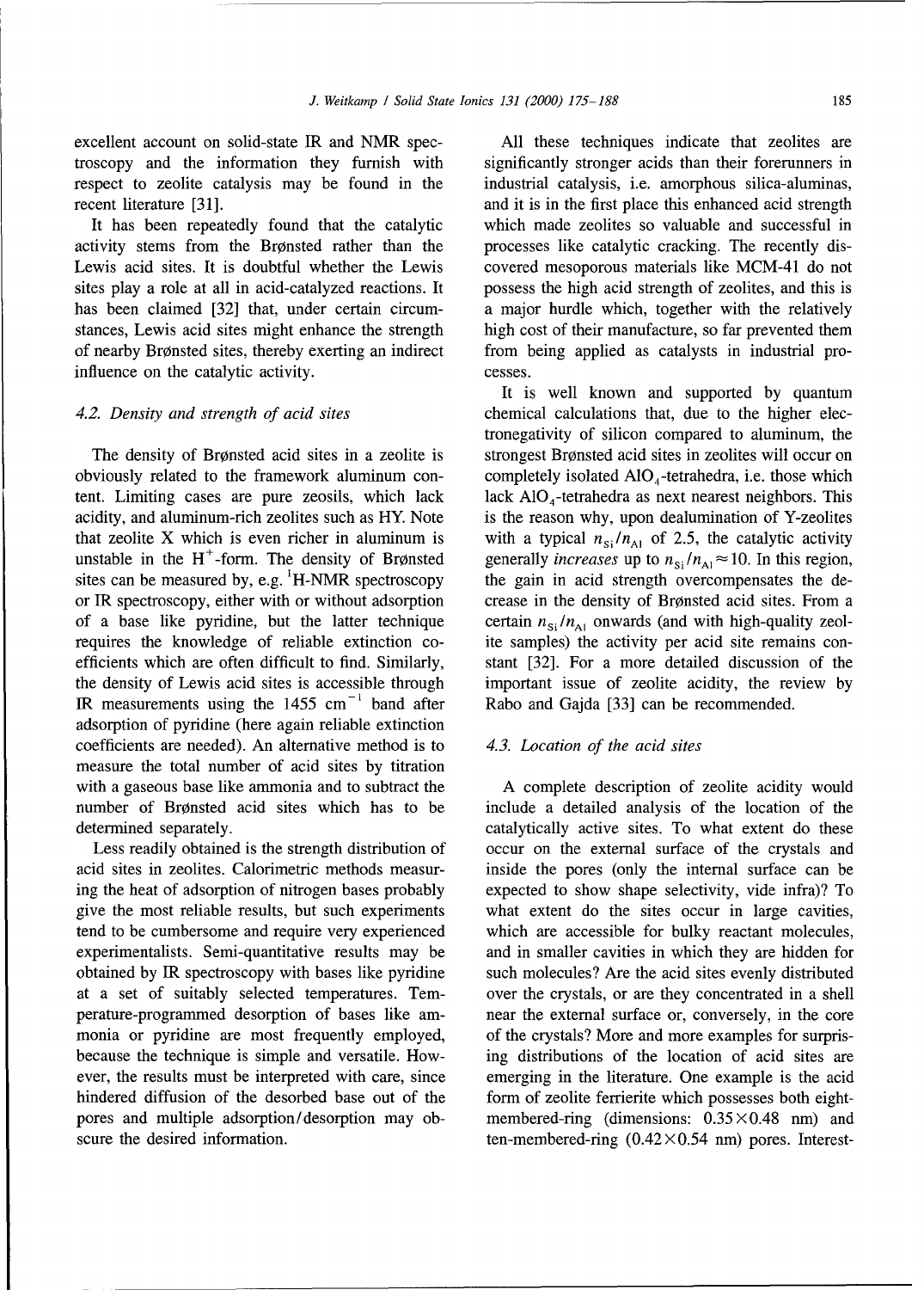ingly, about three quarters of the Brønsted acid sites Note that cases (i) and (ii) are identical in their

interacting with the surface of zeolites have dimen- size. sions in the same order of magnitude (cf. Figs. 2 and Shape-selective catalysis in zeolites is already 3), leads to unique effects in catalysis for which the exploited in a number of large-scale processes [7]. In generic term shape-selective catalysis is in use today. most cases, the observed selectivity effects can be Shape-selective catalysis encompasses all effects in rationalized satisfactorily in terms of the traditional which the selectivity of the heterogeneously cata-<br>classification outlined above. To account for more lyzed reaction depends unambiguously on the pore recent research results, however, a number of novel width or pore architecture of the microporous cata-<br>concepts for shape-selective catalysis in zeolites lyst [36]. were advanced. Among these are cage or window

always, they can be classified into one of the cules at the active sites, secondary shape selectivity, following categories: inverse shape selectivity and pore mouth catalysis.

two reactants with differences in their molecular concepts, the reader can be referred to Refs. [36,37]. dimensions. If the diffusion of the bulkier reactant molecules inside the pores is hindered, the less bulky molecules will react preferentially. The limiting case **6.** Concluding remarks is a complete size exclusion of one reactant which leaves the catalytic reactor unconverted. Zeolite materials science is an advanced field, and

ucts with differences in their molecular dimensions Only a few fundamental aspects could be addressed may form in parallel or consecutive reactions. If the in the present review, but the references cited offer diffusion of the bulkier product molecules inside the the opportunity to the reader to acquire adequate, pores is hindered, the less bulky molecules will be modem and in-depth information on a topic which is formed preferentially. The limiting case is a com- equally fascinating from a fundamental viewpoint plete suppression of the formation of the bulkier and for industrial research. Zeolite catalysis is a good molecules. example for the impact and beneficial effects of

Neither the reactant nor the product molecules industrial processes and, ultimately, the welfare of experience a hindered diffusion. However, out of at mankind. At the same time, zeolite catalysis is a least two (parallel or consecutive) reactions, one is truly interdisciplinary field which needs the expertise going via a bulky transition state or intermediate and ingenuity of mineralogists, crystallographers, which cannot be accommodated inside the zeolite chemists, physicists and engineers. pores. In favorable cases, this reaction is entirely Catalysis is one of the most important fields of suppressed. The chances for achieving restricted application of zeolites, but by no means the sole one. transition state shape selectivity in a suitably selected Zeolites are, besides, used on a large scale as ion zeolite are usually very good, if the same reactant exchangers in laundry detergents and for the cleancan undergo a monomolecular and a bimolecular up of radioactive waste and as adsorbents for the reaction. purification and separation of numerous substances.

are located in the eight-membered-ring pores and nature and have their origin in mass transfer effects. hence inaccessible to many potential reactant mole-<br>If desired, these effects can be amplified (or cules [34,35]. weakened) by using larger (or smaller) crystals of the same zeolite, i.e. by lengthening (or shortening) the diffusional paths inside the pores, or by using 5. Shape-selective catalysis in zeolites another zeolite with slightly narrower (wider) pores. By contrast, case (iii) is an intrinsic chemical effect, The fact that the pores of zeolites and molecules and the selectivity will be independent of the crystal

Numerous such effects are known today. Almost effects, a directed (e.g. tip-on) adsorption of mole-(i) *Reactant shape selectivity:* There are at least For an adequate discussion of these and other

(ii) *Product shape selectivity:* At least two prod- the same is true for the use of zeolites in catalysis. (iii) *Restricted transition state shape selectivity:* novel materials on the performance and efficiency of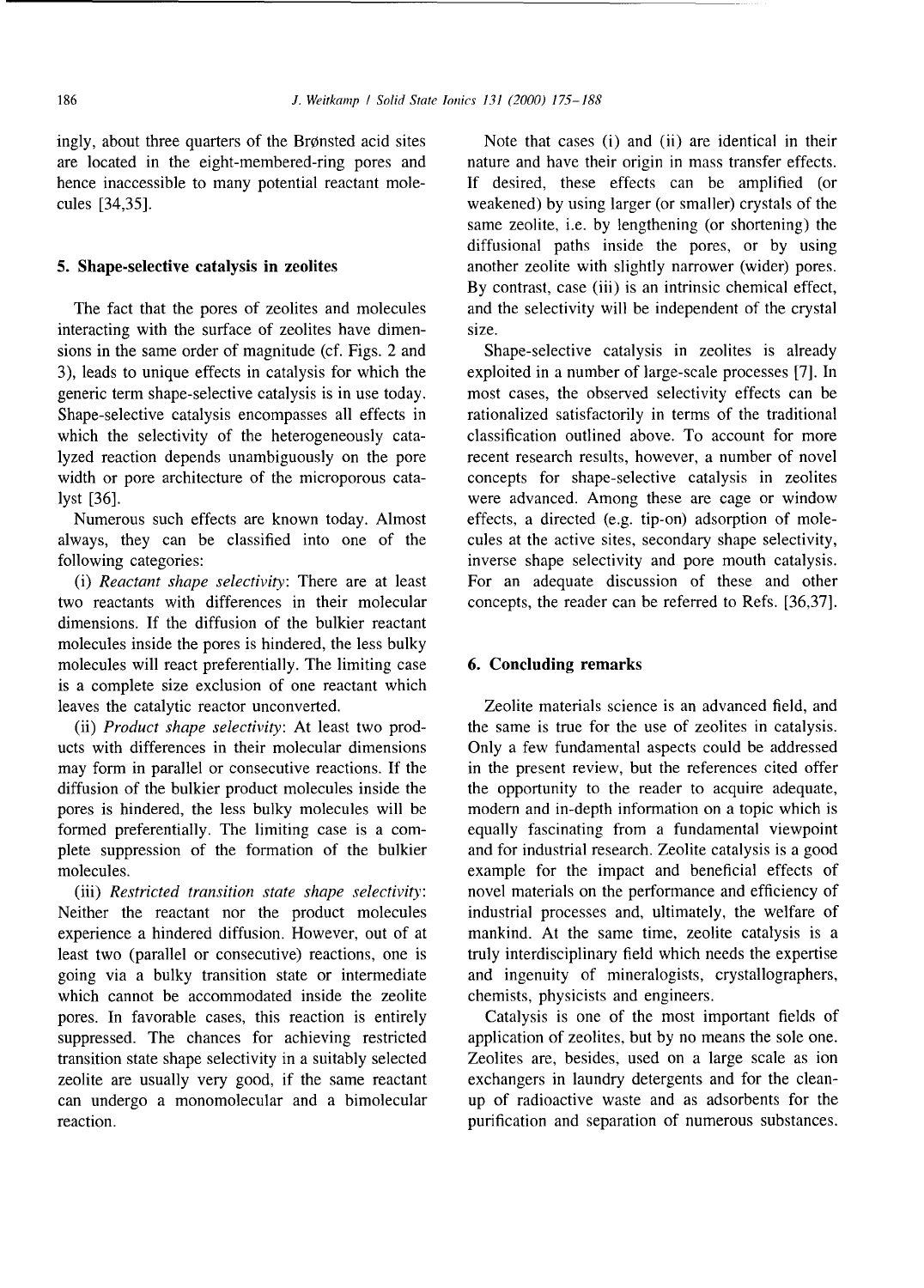open the door to novel applications for zeolites, e.g. Bonding and Classification, Springer Verlag, Berlin, Heidelin electrochemistry, photochemistry, membrane sci-<br>[14] F. Liebau, H. Gies, R.P. Gunawardane, B. Marler, Zeolites 6 ence and technology, to enumerate only a few. (1986) 373. Looking for such novel applications is equally [15] H. Gies, B. Marler, U. Werthmann, in: H.G. Karge, J.<br>
fascinating as zeolite catalysis but no doubt beyond Weitkamp (Eds.), Molecular Sieves – Science and Technolfascinating as zeolite catalysis, but no doubt beyond

The author gratefully acknowledges financial sup- [18] J.A. Martens, P.A. Jacobs, in: J. Weitkamp, L. Puppe (Eds.), port of his research by the German Science Founda- Catalysis and Zeolites, Springer Verlag, Berlin, Heidelberg, tion (Deutsche Forschungsgemeinschaft), Bonn, New York, 1999, p. 53.<br>Englischer Glausischen Industrie Englische (Main [19] W.M. Meier, D.H. Olson, Ch. Baerlocher, in: Atlas of Zeolite Fonds der Chemischen Industrie, Frankfurt/Main, [19] W.M. Meier, D.H. Olson, Ch. Baerlocher, in: Atlas of Zeolite Structure Types, 4th Edition, Elsevier, London, 1996, 229 and Max-Buchner-Forschungsstiftung, Frankfurt/ Main. [20] E.F. Vansant, in: Pore Size Engineering in Zeolites, John

- 156 pp. Butterworth-Heinemann, Boston, 1993, p. 79.
- [2] R. von Ballmoos, D.H. Harris, J.S. Magee, in: G. Ertl, H. [23] G. Perego, R. Millini, G. Bellussi, in: H.G. Karge, J.
- [3] J.E. Naber, K.P. de Jong, W.H.J. Stork, H.P.C.E. Kuipers, 1998, p. 187. M.F.M. Post, in: J. Weitkamp, H.G. Karge, H. Pfeifer, W. [24] G. Bellussi, C. Perego, in: G. Ertl, H. Kndzinger, J. als: State of the Art 1994, Studies in Surface Science and 5, Wiley-VCH, Weinheim, 1997, p. 2329. C. Iwamoto, Catal. Today 26 (1995) 13.
- Technology, Marcel Dekker, New York, Basel, Hong Kong, 1. 1996, 305 pp. [27] H.G. Karge, in: H. Chon, S.-K. Ihm, Y.S. Uh (Eds.), Progress
- Weinheim, 1997, p. 1998. p. 1901, Part C.
- Reactions, Marcel Dekker, New York, Basel, 1981, p. 39. Chem. Comm. (1981) 591.
- 
- [8] P.B. Venuto, Microporous Materials 2 (1994) 297. [30] G.H. Ktihl, J. Phys. Chem. Solids 38 (1977) 1259.
- [9] M.E. Davis, Microporous and Mesoporous Materials 21 [31] H.G. Karge, M. Hunger, H.K. Beyer, in: J. Weitkamp, L.
- 
- 
- 
- Large efforts are being undertaken worldwide to [13] F. Liebau, in: Structural Chemistry of Silicates Structure, berg, New York, Tokyo, 1985, 347 pp.
	-
- ogy, Vol. 1, Springer Verlag, Berlin, Heidelberg, New York, the scope of this contribution. 1998, p. 35.
	- [16] A. Dyer, in: An Introduction to Zeolite Molecular Sieves, John Wiley and Sons, Chichester, 1988, p. 1.
- Acknowledgements [17] R. Szostak, in: H.G. Karge, **J.** Weitkamp (Eds.), Molecular Sieves - Science and Technology, Vol. 1, Springer Verlag, Berlin, Heidelberg, New York, 1998, p. 157.
	-
	- **PP.**
	- Wiley-Salle-Sauerländer, Chichester-Aarau, 1990, p. 145.
- [21] G. Kühl, in: J. Weitkamp, L. Puppe (Eds.), Catalysis and **References** Zeolites, Springer Verlag, Berlin, Heidelberg, New York, 1999, p. 81.
- [22] J. Weitkamp, P. Kleinschmit, A. Kiss, C.H. Berke, in: R. von [1] P.B.Venuto, E.T. Habib Jr., in: Fluid Catalytic Cracking With Ballmoos, J.B. Higgins, M.M.J. Treacy (Eds.), Proceedings Zeolite Catalysts, Marcel Dekker, New York, Basel, 1979, from the Ninth International Zeolite Conference, Vol. 2,
	- Knözinger, J. Weitkamp (Eds.), Handbook of Heterogeneous Weitkamp (Eds.), Molecular Sieves Science and Technol-Catalysis, Vol. 4, Wiley-VCH, Weinheim, 1997, p. 1955. ogy, Vol. 1, Springer Verlag, Berlin, Heidelberg, New York,
	- Hblderich (Eds.), Zeolites and Related Microporous Materi- Weitkamp (Eds.), Handbook of Heterogeneous Catalysis,Vol.
	- Catalysis, Vol. 84, Elsevier, Amsterdam, 1994, p. 2197, Part [25] H.K. Shin, H. Hirabayashi, H. Yahiro, M. Watanabe, M.
- [4] J. Scherzer, A.J. Gruia, in: Hydrocracking Science and [26] A. Fritz,V Pitchon, Appl. Catal. B: Environmental 13 (1997)
- [5] S.T. Sic, in: G. Ertl, H. Kndzinger, J. Weitkamp (Eds.), in Zeolite and Microporous Materials, Studies in Surface Handbook of Heterogeneous Catalysis, Vol. 4, Wiley-VCH, Science and Catalysis, Vol. 105, Elsevier, Amsterdam, 1997,
- [6] F.G. Dwyer, in: W.R. Moser (Ed.), Catalysis of Organic [28] P.A. Jacobs, E.G. Derouane, J. Weitkamp, J. Chem. Soc.
- [7] N.Y. Chen, W.E. Garwood, F.G. Dwyer, in: Shape Selective [29] E.N. Coker, J.C. Jansen, in: H.G. Karge, J. Weitkamp (Eds.), Catalysis in Industrial Applications, Marcel Dekker, New Molecular Sieves - Science and Technology, Vol. 1, Spring-York, Basel, 1989, p. 203. er Verlag, Berlin, Heidelberg, New York, 1998, p. 121.
	-
- (1998) 173. Puppe (Eds.), Catalysis and Zeolites, Springer Verlag, Berlin, [10] W. Lbwenstein, Am. Mineralogist 39 (1954) 92. Heidelberg, New York, 1999, p. 198.
- [11] D.H. Everett, Pure Appl. Chem. 31 (1972) 585. [32] R.M. Lago, W.O. Haag, R.J. Mikovsky, D.H. Olson, S.D. [12] J.C. Vartuli, **W.J.** Roth, **J.S.** Beck, S.B. McCullen, C.T. Hellring, K.D. Schmitt et al., in: Y. Murakami, A. lijima, Kresge, in: H.G. Karge, **J.** Weitkamp (Eds.), Molecular **J.W.** Ward (Eds.), New Developments in Zeolite Science and Sieves - Science and Technology, Vol. 1, Springer Verlag, Technology, Studies in Surface Science and Technology, Vol. Berlin, Heidelberg, New York, 1998, p. 97. 28, Kodansha/Elsevier, Tokyo/Amsterdam, 1986, p. 677.